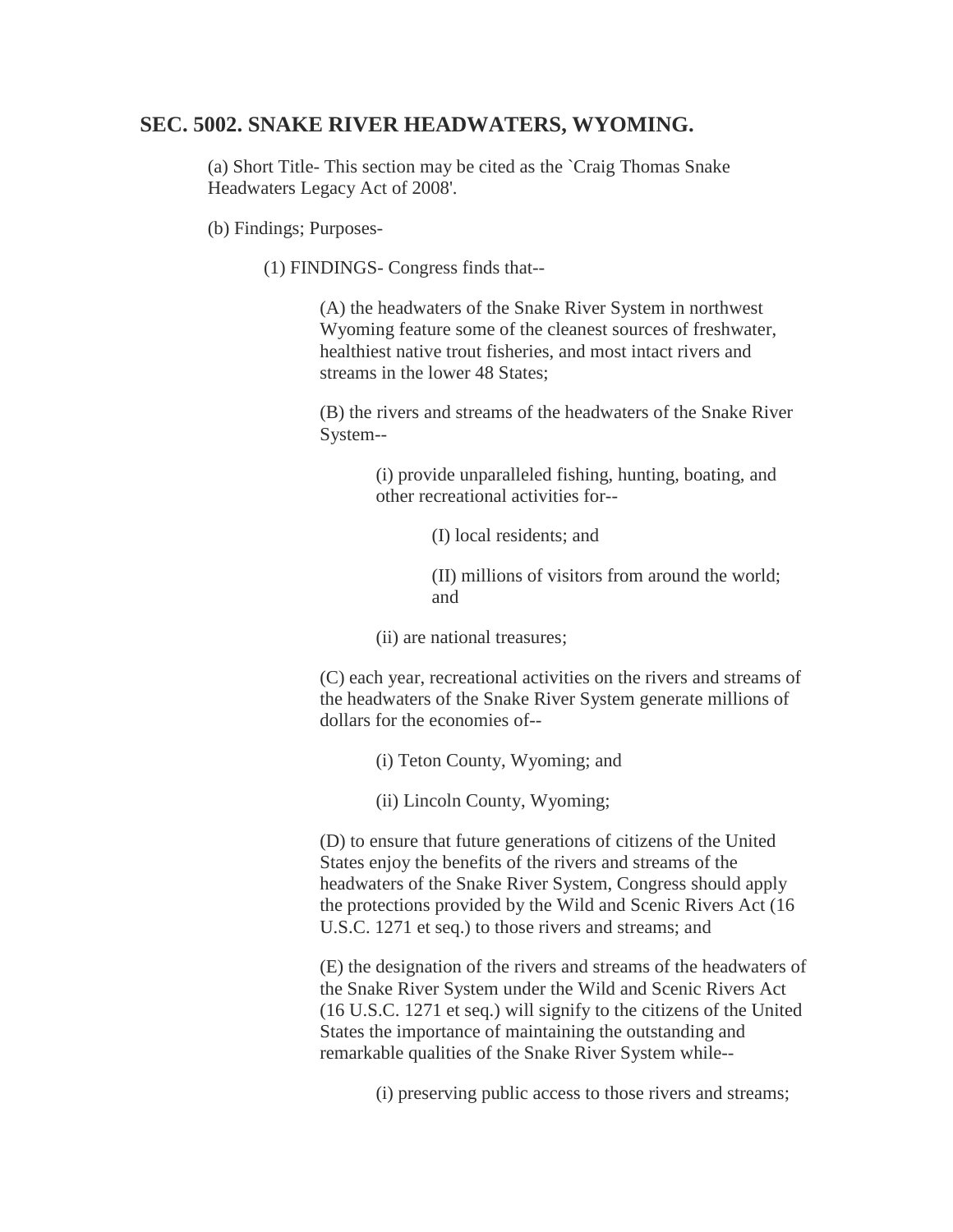(ii) respecting private property rights (including existing water rights); and

(iii) continuing to allow historic uses of the rivers and streams.

(2) PURPOSES- The purposes of this section are--

(A) to protect for current and future generations of citizens of the United States the outstandingly remarkable scenic, natural, wildlife, fishery, recreational, scientific, historic, and ecological values of the rivers and streams of the headwaters of the Snake River System, while continuing to deliver water and operate and maintain valuable irrigation water infrastructure; and

(B) to designate approximately 387.7 miles of the rivers and streams of the headwaters of the Snake River System as additions to the National Wild and Scenic Rivers System.

(c) Definitions- In this section:

(1) SECRETARY CONCERNED- The term `Secretary concerned' means--

> (A) the Secretary of Agriculture (acting through the Chief of the Forest Service), with respect to each river segment described in paragraph (205) of section 3(a) of the Wild and Scenic Rivers Act (16 U.S.C. 1274(a)) (as added by subsection (d)) that is not located in--

- (i) Grand Teton National Park;
- (ii) Yellowstone National Park;
- (iii) the John D. Rockefeller, Jr. Memorial Parkway; or
- (iv) the National Elk Refuge; and

(B) the Secretary of the Interior, with respect to each river segment described in paragraph (205) of section 3(a) of the Wild and Scenic Rivers Act (16 U.S.C. 1274(a)) (as added by subsection (d)) that is located in--

- (i) Grand Teton National Park;
- (ii) Yellowstone National Park;
- (iii) the John D. Rockefeller, Jr. Memorial Parkway; or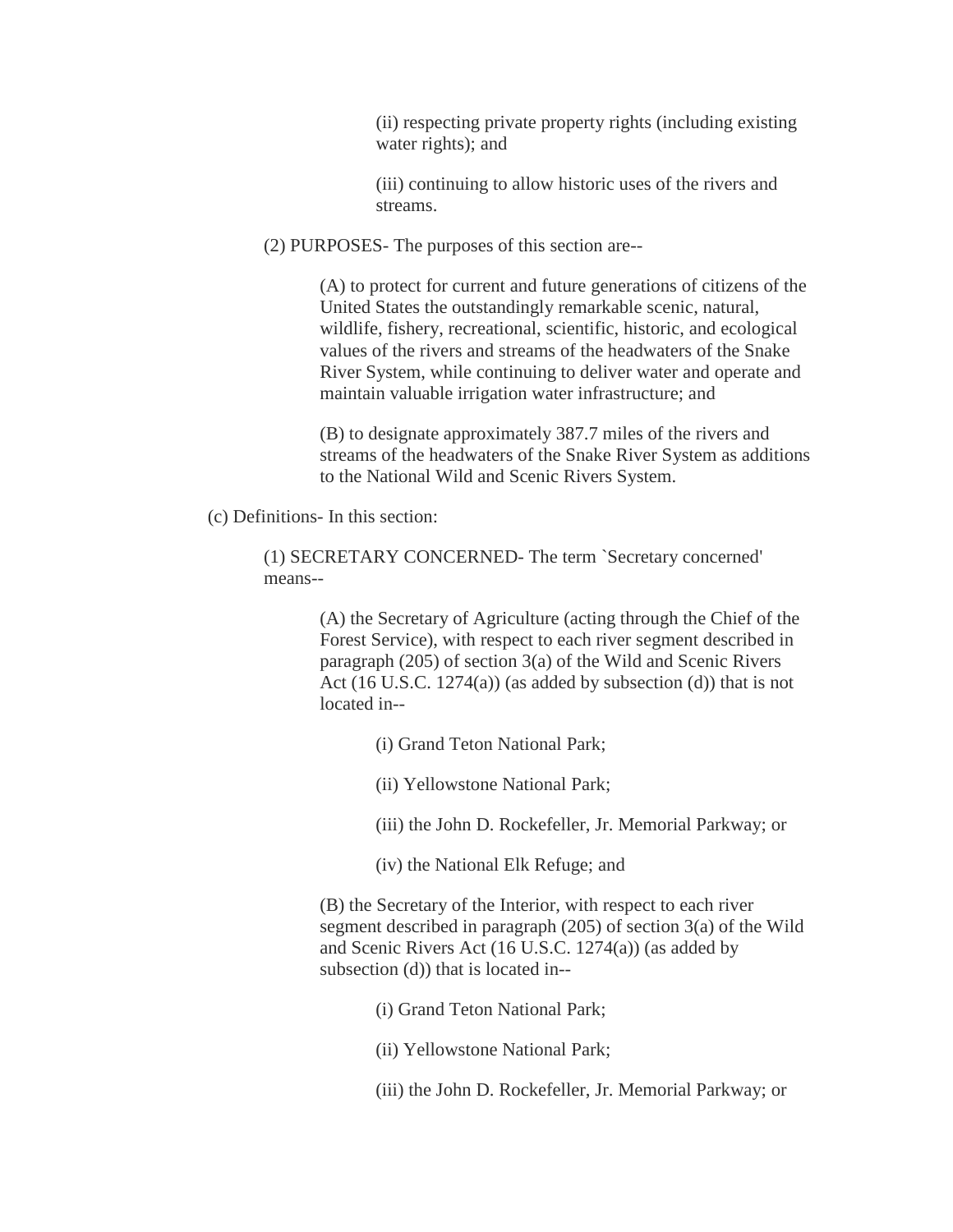(iv) the National Elk Refuge.

(2) STATE- The term `State' means the State of Wyoming.

(d) Wild and Scenic River Designations, Snake River Headwaters, Wyoming-Section 3(a) of the Wild and Scenic Rivers Act (16 U.S.C. 1274(a)) (as amended by section 5001) is amended by adding at the end the following:

`(206) SNAKE RIVER HEADWATERS, WYOMING- The following segments of the Snake River System, in the State of Wyoming:

> `(A) BAILEY CREEK- The 7-mile segment of Bailey Creek, from the divide with the Little Greys River north to its confluence with the Snake River, as a wild river.

`(B) BLACKROCK CREEK- The 22-mile segment from its source to the Bridger-Teton National Forest boundary, as a scenic river.

`(C) BUFFALO FORK OF THE SNAKE RIVER- The portions of the Buffalo Fork of the Snake River, consisting of--

> `(i) the 55-mile segment consisting of the North Fork, the Soda Fork, and the South Fork, upstream from Turpin Meadows, as a wild river;

`(ii) the 14-mile segment from Turpin Meadows to the upstream boundary of Grand Teton National Park, as a scenic river; and

`(iii) the 7.7-mile segment from the upstream boundary of Grand Teton National Park to its confluence with the Snake River, as a scenic river.

`(D) CRYSTAL CREEK- The portions of Crystal Creek, consisting of--

> `(i) the 14-mile segment from its source to the Gros Ventre Wilderness boundary, as a wild river; and

`(ii) the 5-mile segment from the Gros Ventre Wilderness boundary to its confluence with the Gros Ventre River, as a scenic river.

`(E) GRANITE CREEK- The portions of Granite Creek, consisting of--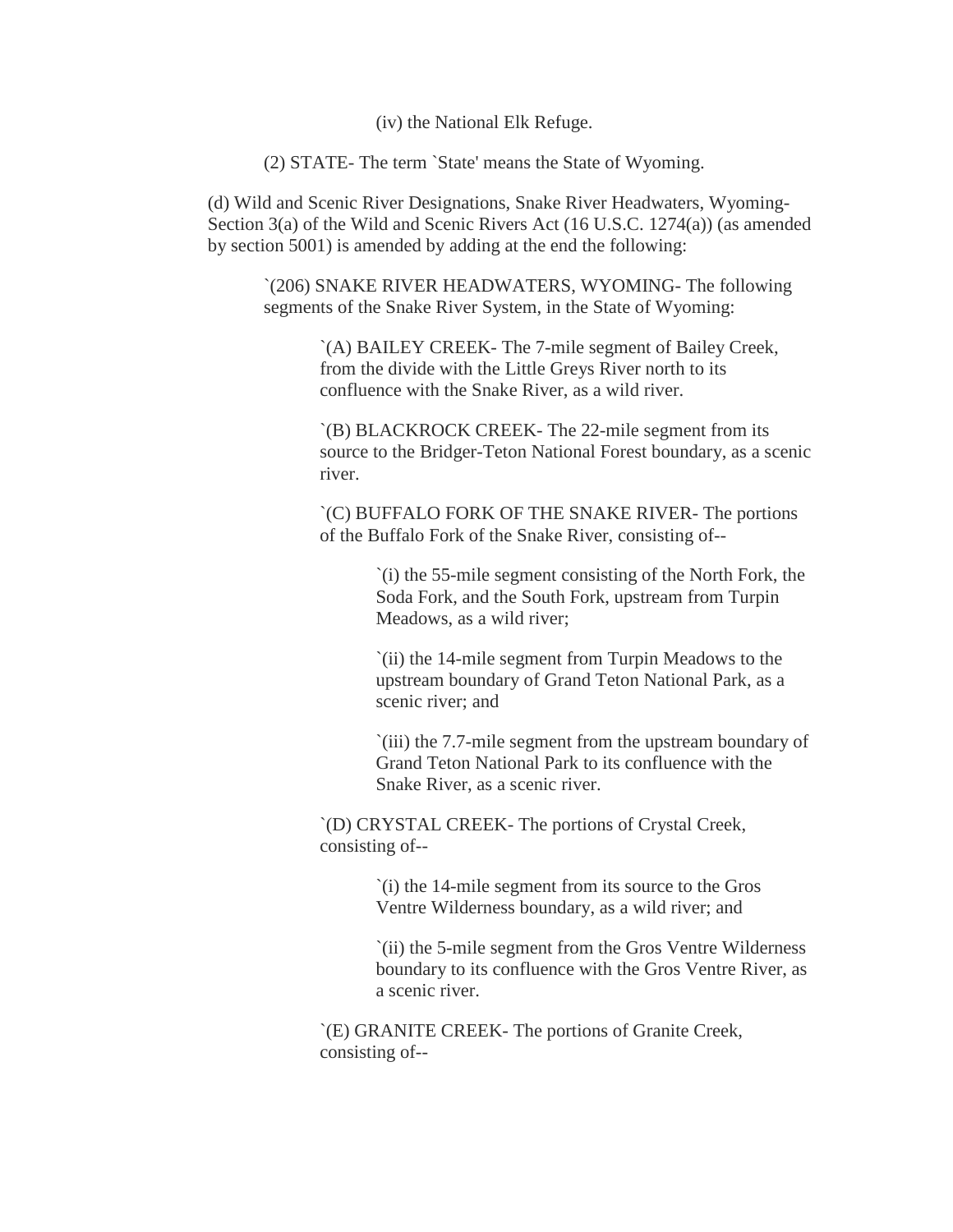`(i) the 12-mile segment from its source to the end of Granite Creek Road, as a wild river; and

`(ii) the 9.5-mile segment from Granite Hot Springs to the point 1 mile upstream from its confluence with the Hoback River, as a scenic river.

`(F) GROS VENTRE RIVER- The portions of the Gros Ventre River, consisting of--

> `(i) the 16.5-mile segment from its source to Darwin Ranch, as a wild river;

`(ii) the 39-mile segment from Darwin Ranch to the upstream boundary of Grand Teton National Park, excluding the section along Lower Slide Lake, as a scenic river; and

`(iii) the 3.3-mile segment flowing across the southern boundary of Grand Teton National Park to the Highlands Drive Loop Bridge, as a scenic river.

`(G) HOBACK RIVER- The 10-mile segment from the point 10 miles upstream from its confluence with the Snake River to its confluence with the Snake River, as a recreational river.

`(H) LEWIS RIVER- The portions of the Lewis River, consisting of--

> `(i) the 5-mile segment from Shoshone Lake to Lewis Lake, as a wild river; and

`(ii) the 12-mile segment from the outlet of Lewis Lake to its confluence with the Snake River, as a scenic river.

`(I) PACIFIC CREEK- The portions of Pacific Creek, consisting of--

> `(i) the 22.5-mile segment from its source to the Teton Wilderness boundary, as a wild river; and

`(ii) the 11-mile segment from the Wilderness boundary to its confluence with the Snake River, as a scenic river.

`(J) SHOAL CREEK- The 8-mile segment from its source to the point 8 miles downstream from its source, as a wild river.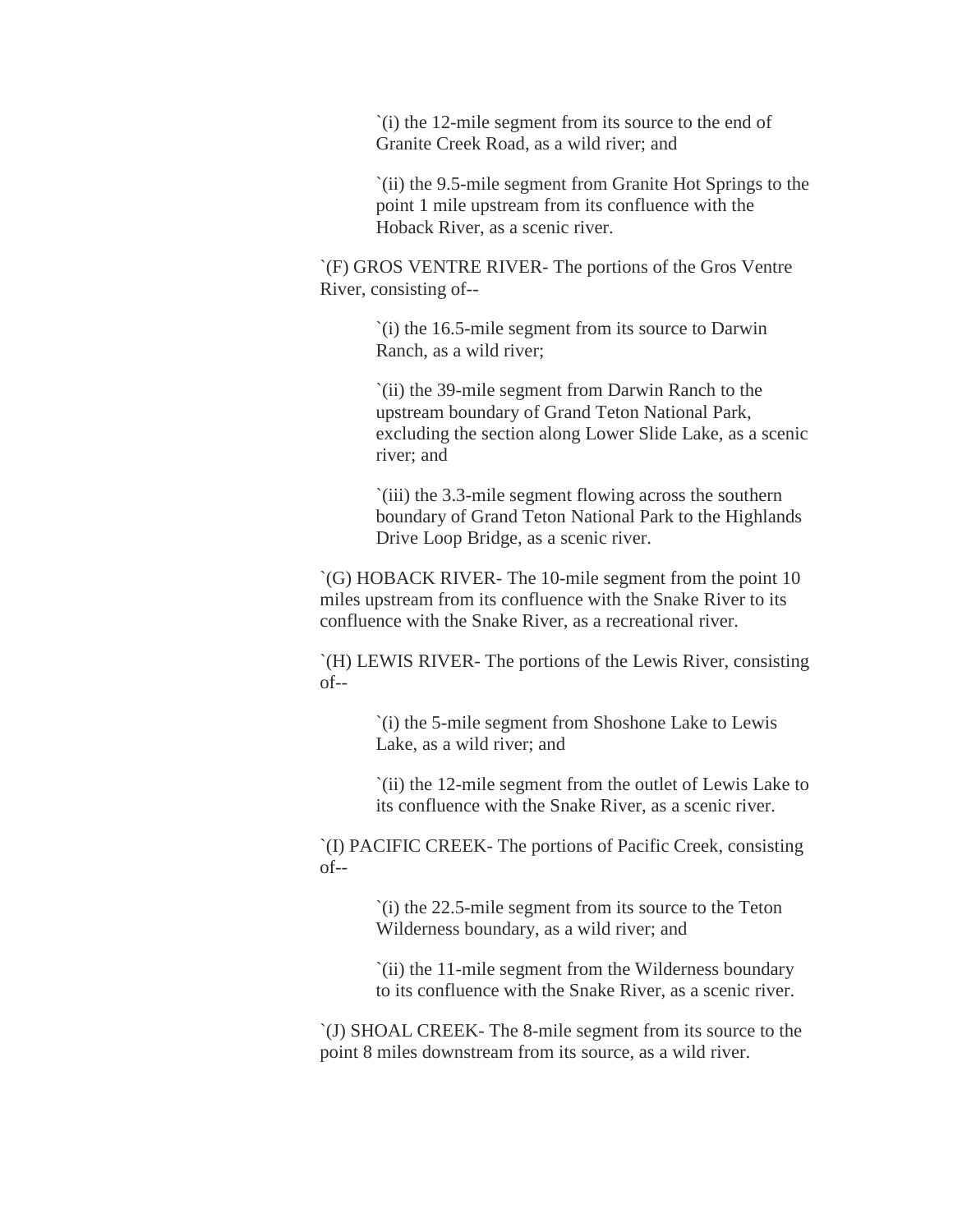`(K) SNAKE RIVER- The portions of the Snake River, consisting of--

> `(i) the 47-mile segment from its source to Jackson Lake, as a wild river;

`(ii) the 24.8-mile segment from 1 mile downstream of Jackson Lake Dam to 1 mile downstream of the Teton Park Road bridge at Moose, Wyoming, as a scenic river; and

`(iii) the 19-mile segment from the mouth of the Hoback River to the point 1 mile upstream from the Highway 89 bridge at Alpine Junction, as a recreational river, the boundary of the western edge of the corridor for the portion of the segment extending from the point 3.3 miles downstream of the mouth of the Hoback River to the point 4 miles downstream of the mouth of the Hoback River being the ordinary high water mark.

`(L) WILLOW CREEK- The 16.2-mile segment from the point 16.2 miles upstream from its confluence with the Hoback River to its confluence with the Hoback River, as a wild river.

`(M) WOLF CREEK- The 7-mile segment from its source to its confluence with the Snake River, as a wild river.'.

#### (e) Management-

(1) IN GENERAL- Each river segment described in paragraph (205) of section 3(a) of the Wild and Scenic Rivers Act (16 U.S.C. 1274(a)) (as added by subsection (d)) shall be managed by the Secretary concerned.

#### (2) MANAGEMENT PLAN-

(A) IN GENERAL- In accordance with subparagraph (A), not later than 3 years after the date of enactment of this Act, the Secretary concerned shall develop a management plan for each river segment described in paragraph (205) of section 3(a) of the Wild and Scenic Rivers Act (16 U.S.C. 1274(a)) (as added by subsection (d)) that is located in an area under the jurisdiction of the Secretary concerned.

(B) REQUIRED COMPONENT- Each management plan developed by the Secretary concerned under subparagraph (A) shall contain, with respect to the river segment that is the subject of the plan, a section that contains an analysis and description of the availability and compatibility of future development with the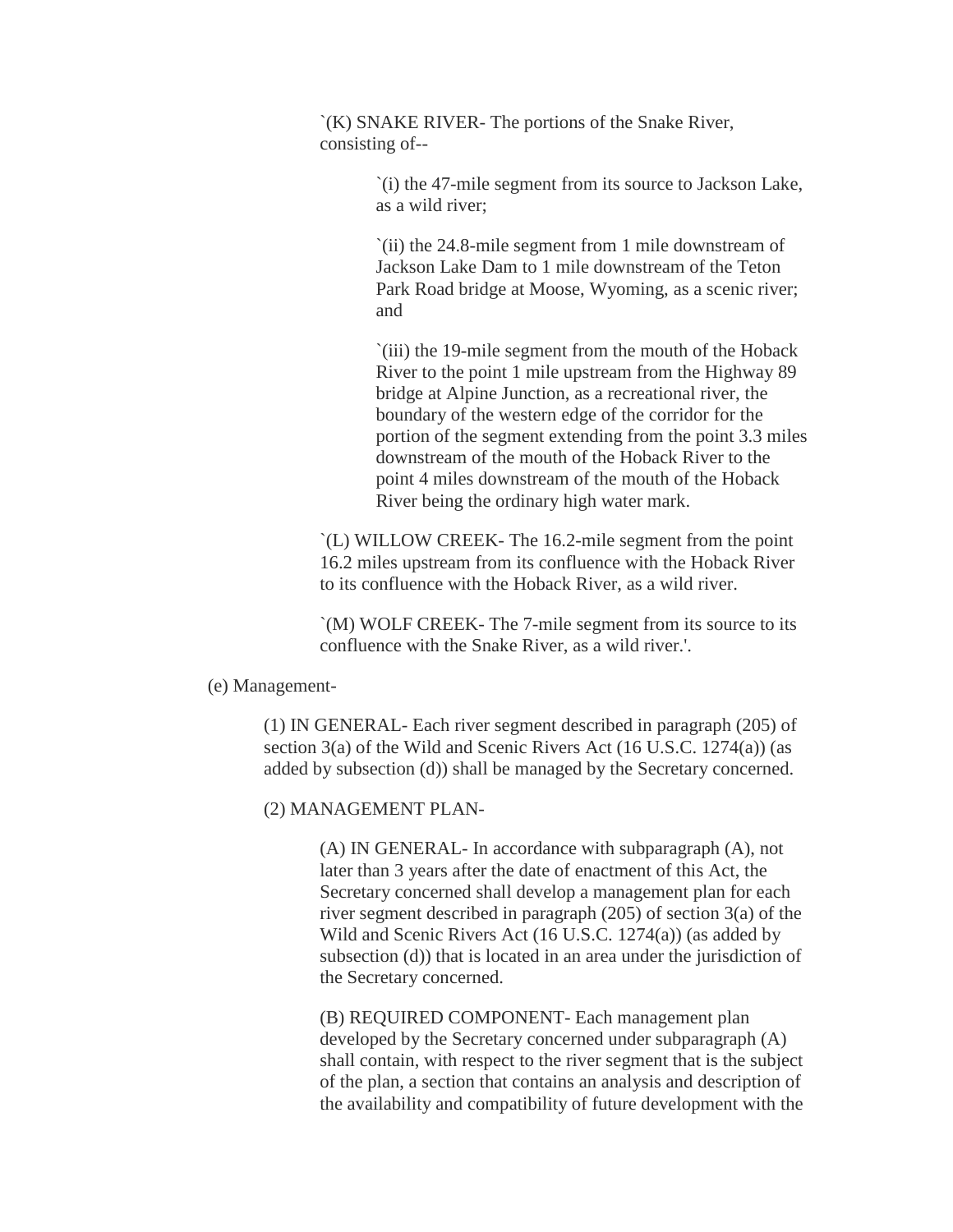wild and scenic character of the river segment (with particular emphasis on each river segment that contains 1 or more parcels of private land).

## (3) QUANTIFICATION OF WATER RIGHTS RESERVED BY RIVER SEGMENTS-

(A) The Secretary concerned shall apply for the quantification of the water rights reserved by each river segment designated by this section in accordance with the procedural requirements of the laws of the State of Wyoming.

(B) For the purpose of the quantification of water rights under this subsection, with respect to each Wild and Scenic River segment designated by this section--

> (i) the purposes for which the segments are designated, as set forth in this section, are declared to be beneficial uses; and

(ii) the priority date of such right shall be the date of enactment of this Act.

(4) STREAM GAUGES- Consistent with the Wild and Scenic Rivers Act (16 U.S.C. 1271 et seq.), the Secretary may carry out activities at United States Geological Survey stream gauges that are located on the Snake River (including tributaries of the Snake River), including flow measurements and operation, maintenance, and replacement.

(5) CONSENT OF PROPERTY OWNER- No property or interest in property located within the boundaries of any river segment described in paragraph (205) of section 3(a) of the Wild and Scenic Rivers Act (16 U.S.C.  $1274(a)$  (as added by subsection (d)) may be acquired by the Secretary without the consent of the owner of the property or interest in property.

### (6) EFFECT OF DESIGNATIONS-

(A) IN GENERAL- Nothing in this section affects valid existing rights, including--

> (i) all interstate water compacts in existence on the date of enactment of this Act (including full development of any apportionment made in accordance with the compacts);

(ii) water rights in the States of Idaho and Wyoming; and

(iii) water rights held by the United States.